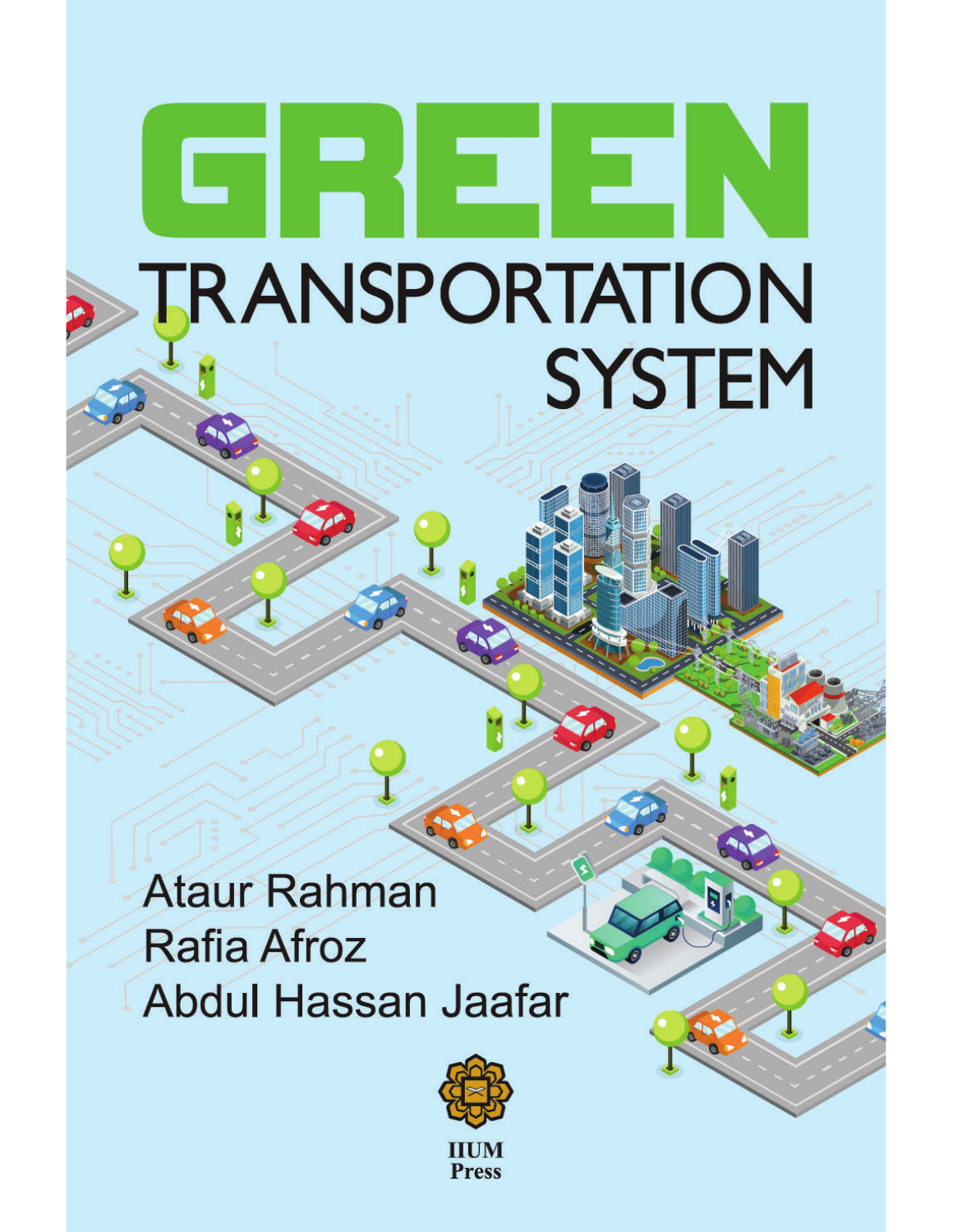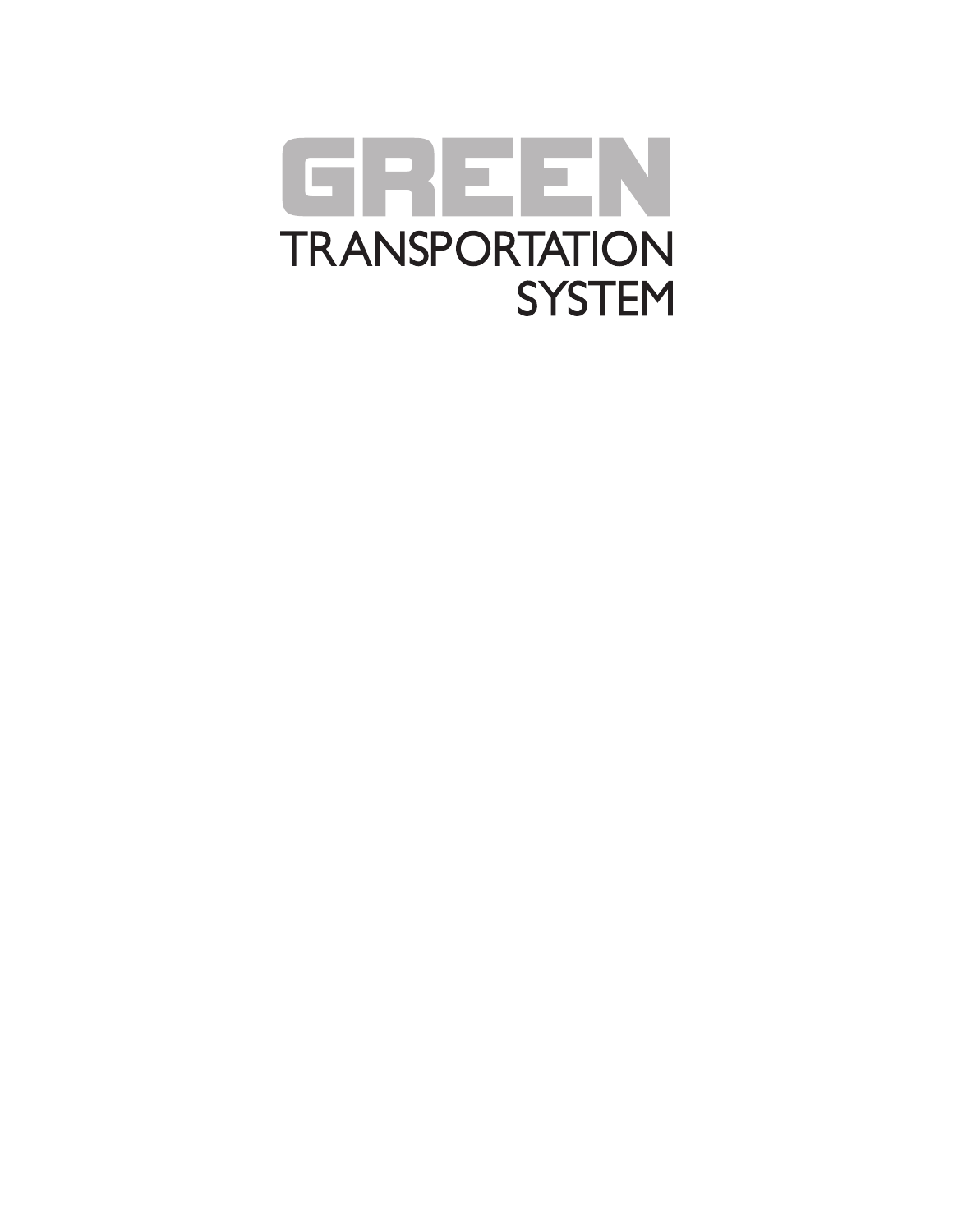# RIE E **TRANSPORTATION SYSTEM**

**Ataur Rahman Rafia Afroz** Abdul Hassan Jaafar



Gombak • 2020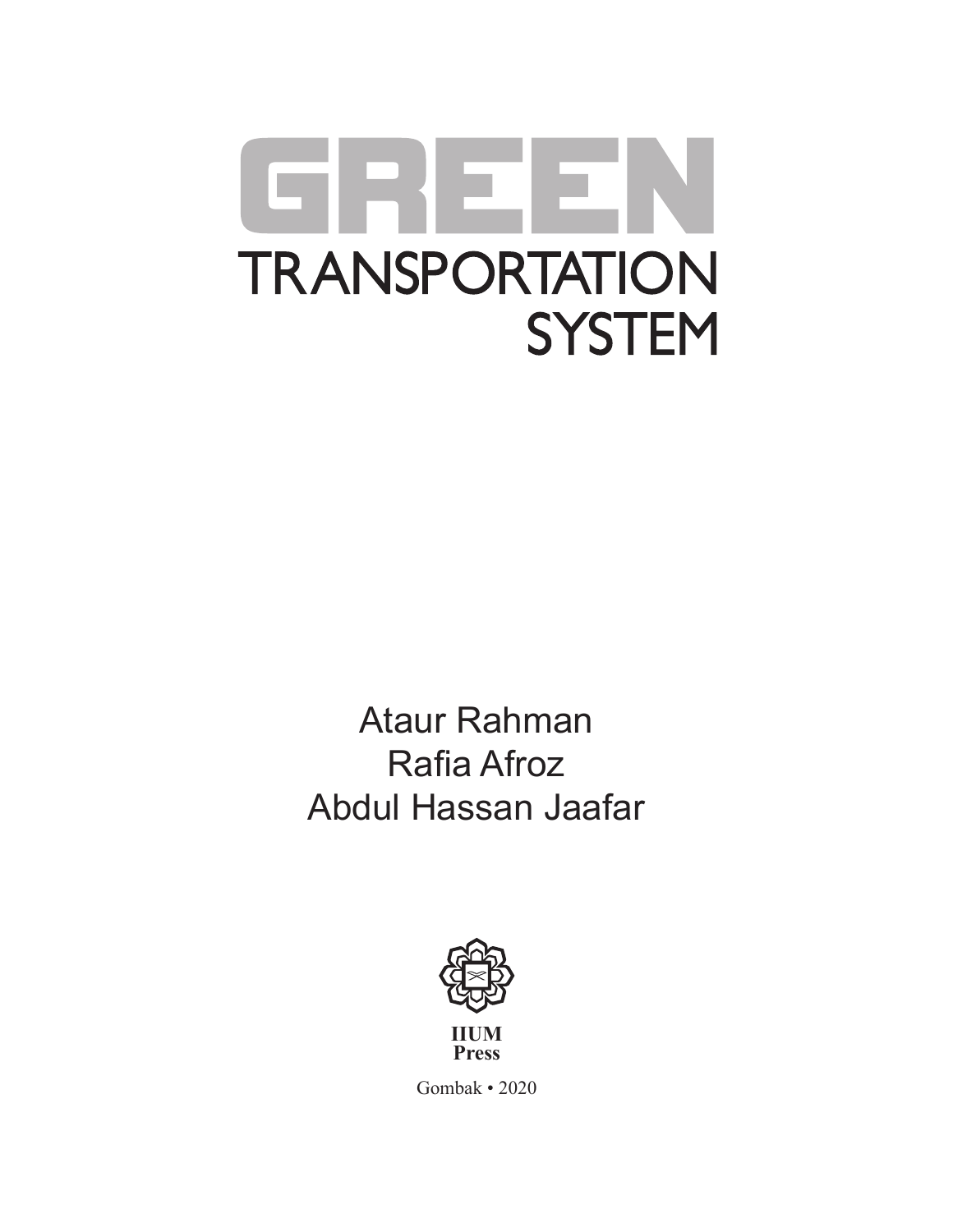#### First Print, 2020 © IIUM Press, IIUM

IIUM Press is a member of the Majlis Penerbitan Ilmiah Malaysia - MAPIM (Malaysian Scholarly Publishing Council) Persatuan Penerbit Buku Malaysia - MAPOBA (Malaysian Book Publishers Association) No. of Member - 201905

All rights reserved. No part of this publication may be reproduced, stored in a retrieval system, or transmitted, in any form or by any means, electronic, mechanical, photocopying, recording, or otherwise, without any prior written permission of the publisher.

Perpustakaan Negara Malaysia Cataloguing-in-Publication Data

Ataur Rahman

GREEN TRANSPORTATION SYSTEM / Ataur Rahman, Rafia Afroz, Abdul Hassan.

ISBN 978-967-491-021-1

. 7ransportation--7echnological innovations.

2. Green technology--Malaysia.

3. Sustainable engineering--Malaysia.

4. Environmental protection--Malaysia.

5. Government publications--Malaysia.

I. Rafia Afroz. II. Abdul Hassan.

III. Title.

388

#### *Published in Malaysia by* IIUM Press International Islamic University Malaysia P.O. Box 10, 50728 Kuala Lumpur, Malaysia

*Printed in Malaysia by* Reka Cetak Sdn. Bhd. No. 14, Jalan Jemuju Empat 16/13D Seksyen 16, 40200 Shah Alam Selangor Darul Ehsan.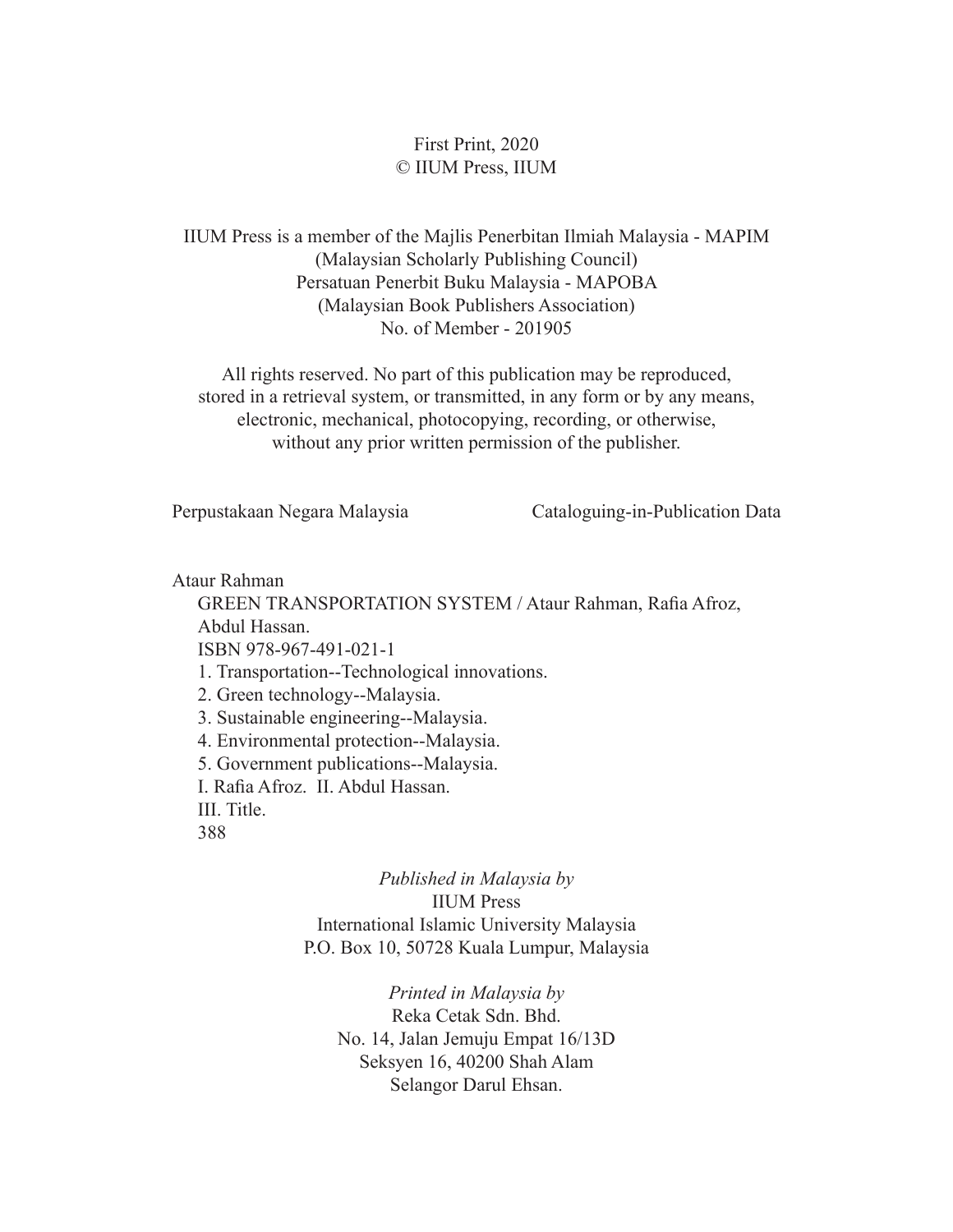## **Contents**

|     |                                      | List of Figures                                                 | 1X             |  |
|-----|--------------------------------------|-----------------------------------------------------------------|----------------|--|
|     |                                      | List of Tables                                                  | XV             |  |
|     | Preface                              |                                                                 | xvii           |  |
|     |                                      | <b>Chapter 1: Green Transportation System Essentiality</b>      |                |  |
|     | 1.1 Introduction                     |                                                                 | $\mathbf{1}$   |  |
| 1.2 |                                      | Sustainable Urban Transportation System                         | $\overline{2}$ |  |
| 1.3 |                                      | Rational of Green Transportation System                         | $\overline{3}$ |  |
| 1.4 |                                      | <b>Green Transportation</b>                                     | $\overline{4}$ |  |
| 1.5 | Conclusion                           |                                                                 | 5              |  |
|     |                                      | <b>Chapter 2: Customers Preference For Green Transportation</b> |                |  |
| 2.1 | Introduction                         |                                                                 | 6              |  |
|     |                                      | 2.2 Public Perception And Attitude                              | 9              |  |
|     | 2.2.1                                | Tests for Confirmatory Factor Analysis (CFA)                    | 11             |  |
|     |                                      | 2.2.2 Structural Model                                          | 14             |  |
| 2.3 | Conclusion                           |                                                                 | 16             |  |
|     |                                      | <b>Chapter 3: Green Transportation Initiation</b>               |                |  |
| 3.1 | Introduction                         |                                                                 | 17             |  |
| 3.2 | Green Transport: An Electric Coaster |                                                                 |                |  |
|     | 3.2.1                                | <b>Coaster Propulsion Power</b>                                 | 20             |  |
|     |                                      | 3.2.2 ICE Powered Coaster into Electric Coaster                 | 21             |  |
|     |                                      | 3.2.3 Battery Thermal Management System                         | 23             |  |
|     |                                      | 3.2.4 Electric Power Train                                      | 25             |  |
|     |                                      | 3.2.5 Regenerative Deceleration Energy Mode                     | 27             |  |
|     | 3.2.6                                | <b>Advanced Charging System</b>                                 | 28             |  |
|     |                                      | 3.3 Performance of e-Coaster                                    |                |  |
| 3.4 | Conclusion                           |                                                                 | 30             |  |
|     |                                      |                                                                 |                |  |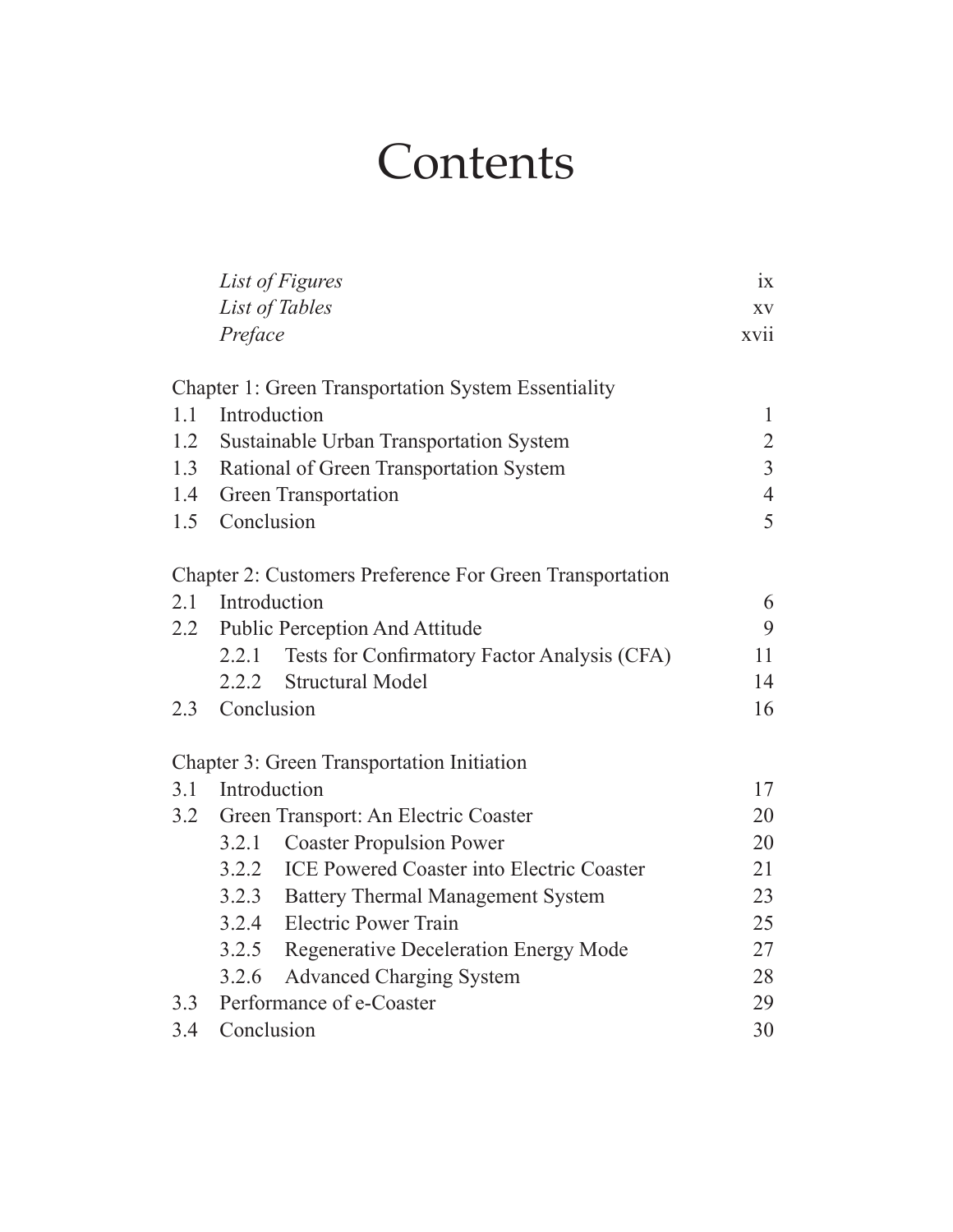|     |                                   | Chapter 4: Battery Thermal Management System for Green |     |
|-----|-----------------------------------|--------------------------------------------------------|-----|
|     |                                   | Transportation                                         |     |
| 4.1 | Introduction                      |                                                        |     |
| 4.2 |                                   | <b>Mathematical Modelling</b>                          | 33  |
| 4.3 |                                   | Performance Investigation : Experimentally             | 42  |
| 4.4 |                                   | Control Strategy of Refrigerant                        | 48  |
| 4.5 |                                   | Performance Comparison of EC-BThMS over AC-BThMS       | 50  |
| 4.6 | Conclusion                        |                                                        | 51  |
|     |                                   | <b>Chapter 5: Wireless Battery Management System</b>   |     |
| 5.1 | Introduction                      |                                                        | 52  |
| 5.2 |                                   | Development of WBMS                                    | 55  |
|     |                                   | 5.2.1 BCB Development                                  | 60  |
|     |                                   | 5.2.2 ZigBee technology                                | 67  |
|     |                                   | 5.2.3 Working Procedure of BCB Wireless Communication  | 70  |
|     | 5.2.4                             | Topology System and its Configuration                  | 70  |
| 5.3 |                                   | <b>Results and Discussion</b>                          | 71  |
| 5.4 | Conclusion                        |                                                        | 84  |
|     |                                   | Chapter 6: Advanced Charging System                    |     |
| 6.1 | Introduction                      |                                                        | 85  |
| 6.2 |                                   | Development of Advanced Charging System                | 87  |
| 6.3 |                                   | <b>Results and Discussion</b>                          | 93  |
|     | 6.3.1                             | <b>Battery Charging Simulation Result</b>              | 93  |
|     | 6.3.2                             | <b>Battery Charging Experimental Result</b>            | 94  |
| 6.4 | Conclusion                        |                                                        | 103 |
|     |                                   | Chapter 7: Development of Electric Coaster             |     |
| 7.1 | Introduction                      |                                                        | 104 |
| 7.2 |                                   | Conversion Mercedes Benz into e-Coaster                | 107 |
| 7.3 |                                   | e-Coaster Development                                  | 109 |
| 7.4 | <b>Electrical Induction Motor</b> |                                                        |     |
|     | 7.4.1                             | Motor Principle of Operation                           | 119 |
|     | 7.4.2                             | Power and Torque of Induction Motor                    | 121 |
|     | 7.4.3                             | Starting System of the Induction Motor for e-Coaster   | 122 |
| 7.5 |                                   | Mercedes Benz Electric Coaster                         | 123 |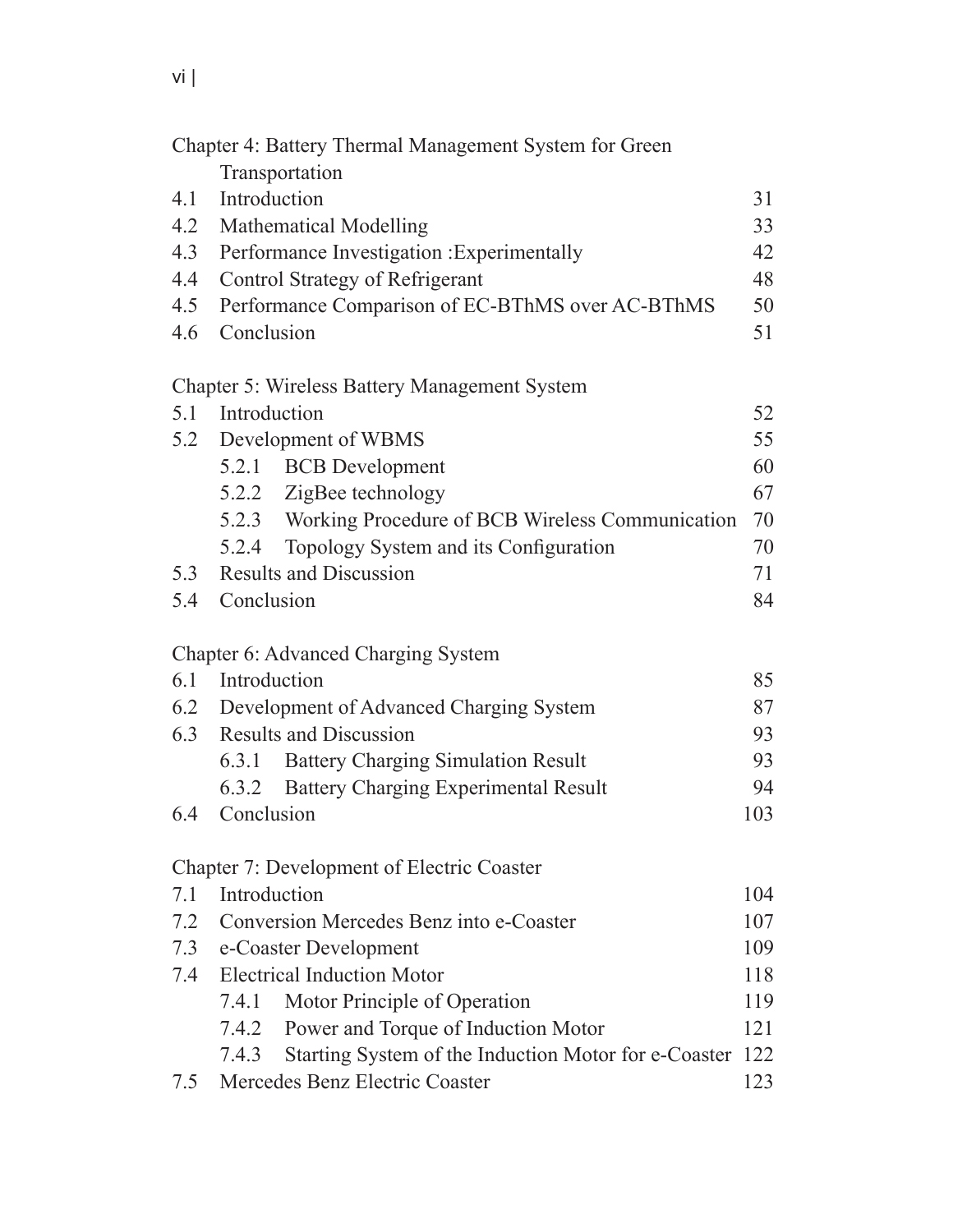|     |                                    | 7.5.1 Electric Motor Performance on e-Coaster Propulsion | 126 |
|-----|------------------------------------|----------------------------------------------------------|-----|
|     |                                    | 7.5.2 Motor Control                                      | 129 |
|     |                                    | 7.5.3 Cooling System: e-Coaster Battery                  | 130 |
| 7.6 |                                    | Performance of e-Coaster                                 | 133 |
|     |                                    | 7.6.1 Justification of EC-BThMS for e-Coaster            | 133 |
| 7.7 | Conclusion                         |                                                          | 134 |
|     |                                    |                                                          |     |
|     |                                    | Chapter 8: Electromagnetic Actuator for CVT              |     |
| 8.1 | Introduction                       |                                                          | 135 |
| 8.2 |                                    | Modelling EMA for CVT                                    | 136 |
|     |                                    | 8.2.1 EMA-CVT Clamping Force                             | 136 |
| 8.3 |                                    | Development of EMA for CVT                               | 140 |
|     | 8.3.1                              | Control Strategy of EMA: Fuzzy Logic Approach            | 145 |
| 8.4 |                                    | Laboratory Scale EMA-CVT Performance                     | 148 |
|     | 8.4.1                              | Verification of Fuzzy with Experiment                    | 152 |
| 8.5 |                                    | Intelligent EMA-CVT System                               | 153 |
| 8.6 |                                    | <b>Results and Discussion</b>                            | 156 |
|     |                                    | 8.6.1 EMA-CVT Parameters                                 | 156 |
| 8.7 | Conclusion                         |                                                          | 157 |
|     |                                    |                                                          |     |
|     |                                    | Chapter 9: Energy Independent Electric Vehicle           |     |
| 9.1 | Introduction                       |                                                          | 160 |
|     |                                    | 9.1.1 Vehicular Clean Energy Technology                  | 162 |
|     | 9.2 Vehicle Nanobattery Technology |                                                          | 163 |
|     |                                    | 9.2.1 Epoxy Resins                                       | 164 |
|     | 9.2.2                              | Synthesis of Epoxy Resins                                | 165 |
|     | 9.2.3                              | <b>Characterization of Epoxy Resins</b>                  | 165 |
|     | 9.2.4                              | Thermal and Electric Conductivity of Epoxy Resins        | 168 |
| 9.3 |                                    | CuO Filler ER Electrolyte                                | 172 |
|     | 9.3.1                              | Synthesis of CuO ER                                      | 173 |
|     | 9.3.2                              | Characterization of CuO filler ER Electrolyte            | 177 |
|     | 9.3.3                              | Thermal Conductivity of CuO filler ER                    | 180 |
|     | 9.3.4                              | Electric Conductivity of CuO filler ER                   | 180 |
| 9.4 |                                    | ZnO Filler ER Composite Vehicle Body                     | 182 |
|     | 9.4.1                              | Synthesis of ZnO filler ER Solid Electrolyte             | 183 |
|     | 9.4.2                              | Characterization for ZnO filler ER                       | 184 |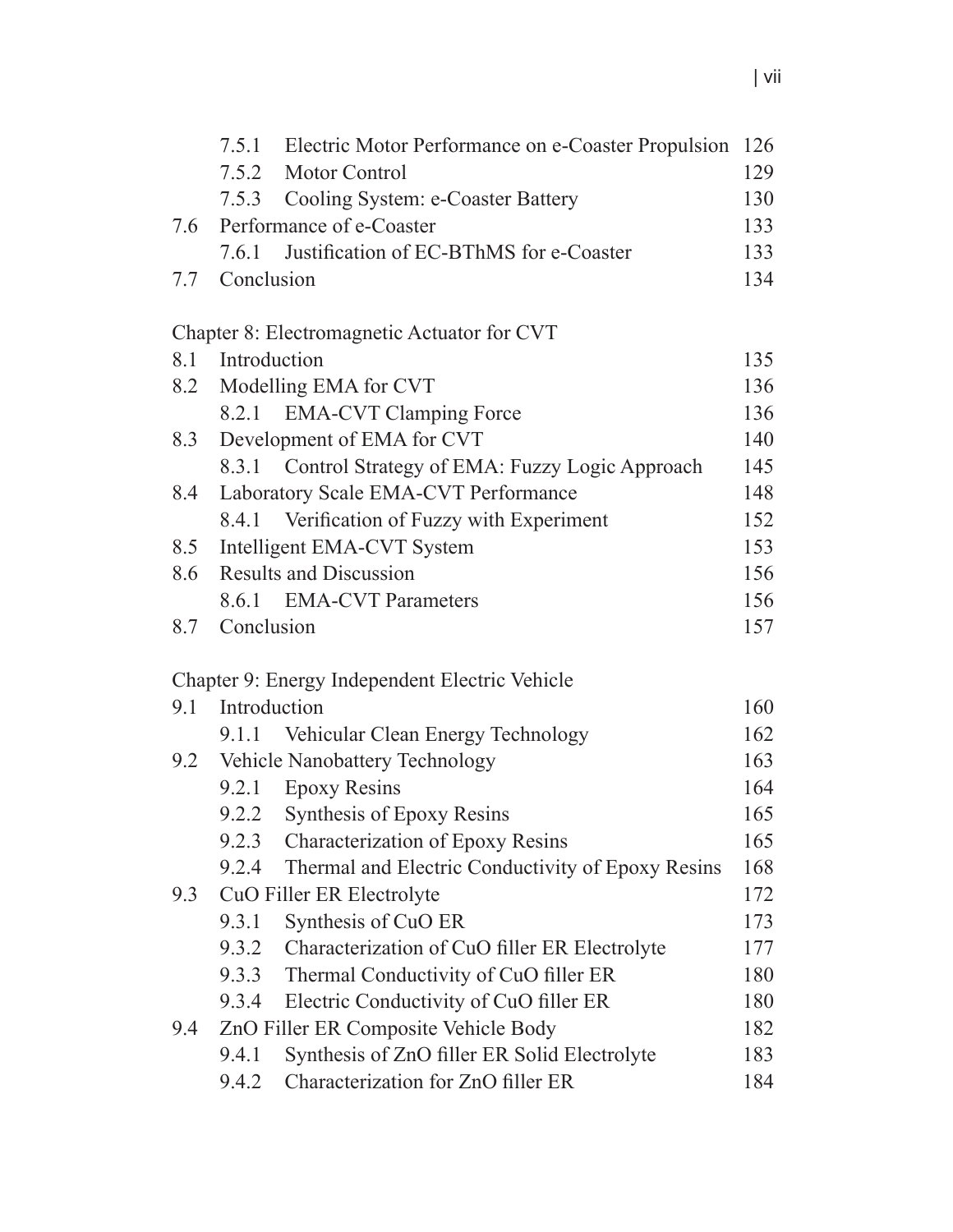|     |                                    | 9.4.3 Thermal Conductivity of ZnO                            | 185 |
|-----|------------------------------------|--------------------------------------------------------------|-----|
|     | 9.4.4                              | Electric Conductivity of ZnO                                 | 189 |
| 9.5 | <b>Structural Body for EV Body</b> |                                                              |     |
| 9.6 | Conclusion                         |                                                              | 195 |
|     |                                    | Chapter 10: Lithium Battery Recycling                        |     |
|     | 10.1 Introduction                  |                                                              | 196 |
|     | 10.2 Materials and Methods         |                                                              |     |
|     |                                    | 10.2.1 Recycling and Disposal                                | 200 |
|     |                                    | 10.2.2 Leaching Process                                      | 200 |
|     |                                    | 10.2.3 Physical Separation                                   | 202 |
|     |                                    | 10.2.4 Electrolysis                                          | 203 |
|     |                                    | 10.3 Emissions Estimation                                    | 204 |
|     |                                    | 10.4 Results and Discussion                                  | 207 |
|     |                                    | 10.5 Economic Benefit of Recycling                           | 211 |
|     |                                    | 10.6 Environmental Benefit of Recycling                      | 213 |
|     |                                    | 10.7 Disposal System                                         | 215 |
|     | 10.8 Conclusion                    |                                                              | 216 |
|     |                                    | Chapter 11: Policy of Green Transportation System Initiation |     |
|     | 11.1 Introduction                  |                                                              | 218 |
|     |                                    | 11.2 Transportation Sector in Malaysia                       | 219 |
|     |                                    | 11.3 Transportation Policy in Malaysia                       | 223 |
|     |                                    | 11.4 Lithium Used Battery Recycling Policy                   | 226 |
|     | 11.5 Conclusion                    |                                                              | 229 |
|     | References                         |                                                              | 231 |
|     | Glossary                           |                                                              | 251 |
|     | <b>Index</b>                       |                                                              | 255 |